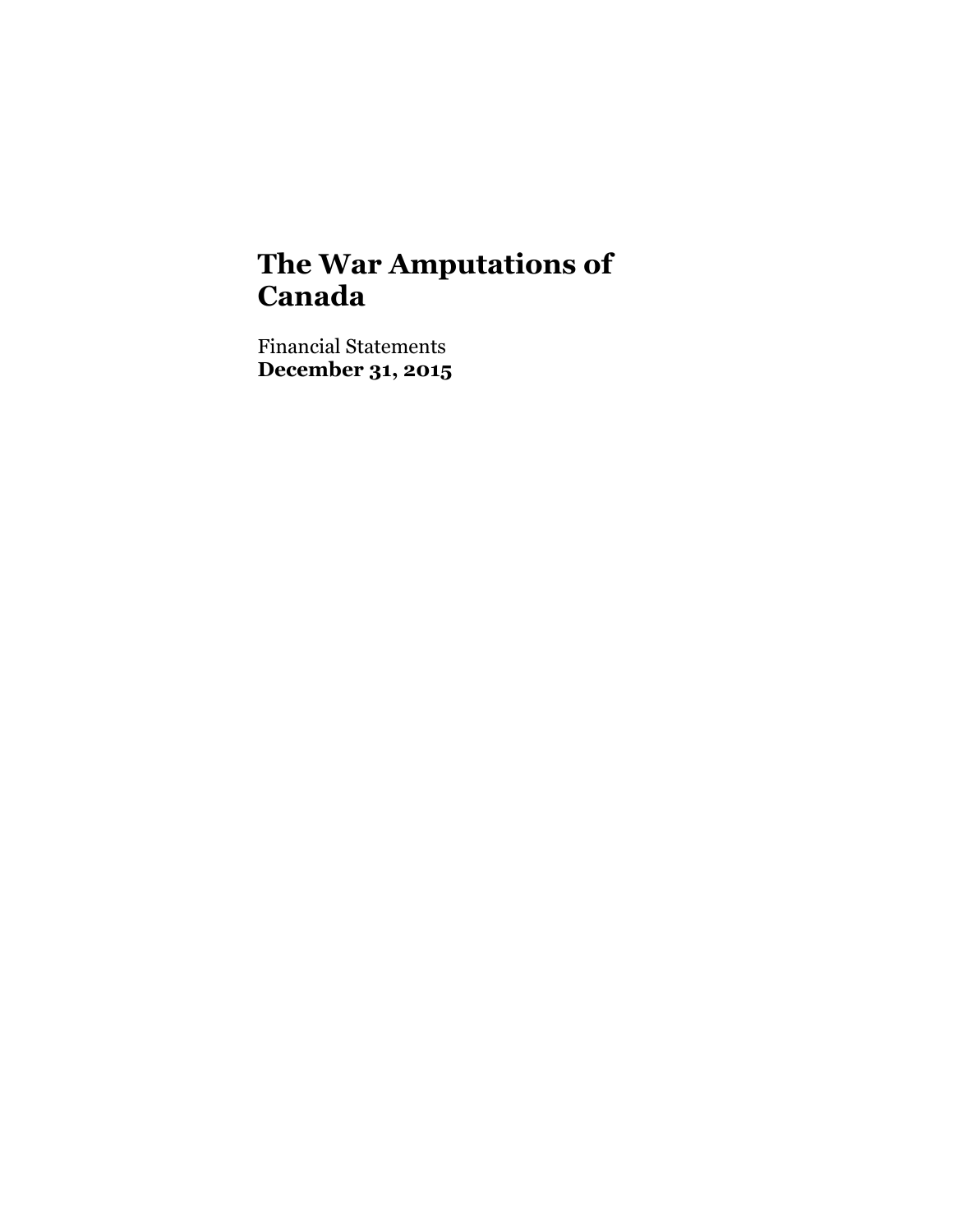

July 26, 2016

### **Independent Auditor's Report**

**To the Members of The War Amputations of Canada**

We have audited the accompanying financial statements of The War Amputations of Canada ("the Association"), which comprise the statement of net assets as at December 31, 2015 and the statements of changes in net assets, revenue and expense and cash flows for the year then ended, and the related notes, which comprise a summary of significant accounting policies and other explanatory information.

#### **Management's responsibility for the financial statements**

Management is responsible for the preparation and fair presentation of these financial statements in accordance with Canadian accounting standards for not-for-profit organizations, and for such internal control as management determines is necessary to enable the preparation of financial statements that are free from material misstatement, whether due to fraud or error.

#### **Auditor's responsibility**

Our responsibility is to express an opinion on these financial statements based on our audit. We conducted our audit in accordance with Canadian generally accepted auditing standards. Those standards require that we comply with ethical requirements and plan and perform the audit to obtain reasonable assurance about whether the financial statements are free from material misstatement.

An audit involves performing procedures to obtain audit evidence about the amounts and disclosures in the financial statements. The procedures selected depend on the auditor's judgment, including the assessment of the risks of material misstatement of the financial statements, whether due to fraud or error. In making those risk assessments, the auditor considers internal control relevant to the entity's preparation and fair presentation of the financial statements in order to design audit procedures that are appropriate in the circumstances, but not for the purpose of expressing an opinion on the effectiveness of the entity's internal control. An audit also includes evaluating the appropriateness of accounting policies used and the reasonableness of accounting estimates made by management, as well as evaluating the overall presentation of the financial statements.

*PricewaterhouseCoopers LLP 99 Bank Street, Suite 800, Ottawa, Ontario, Canada K1P 1E4 T: +1 613 237 3702, F: +1 613 237 3963*

"PwC" refers to PricewaterhouseCoopers LLP, an Ontario limited liability partnership.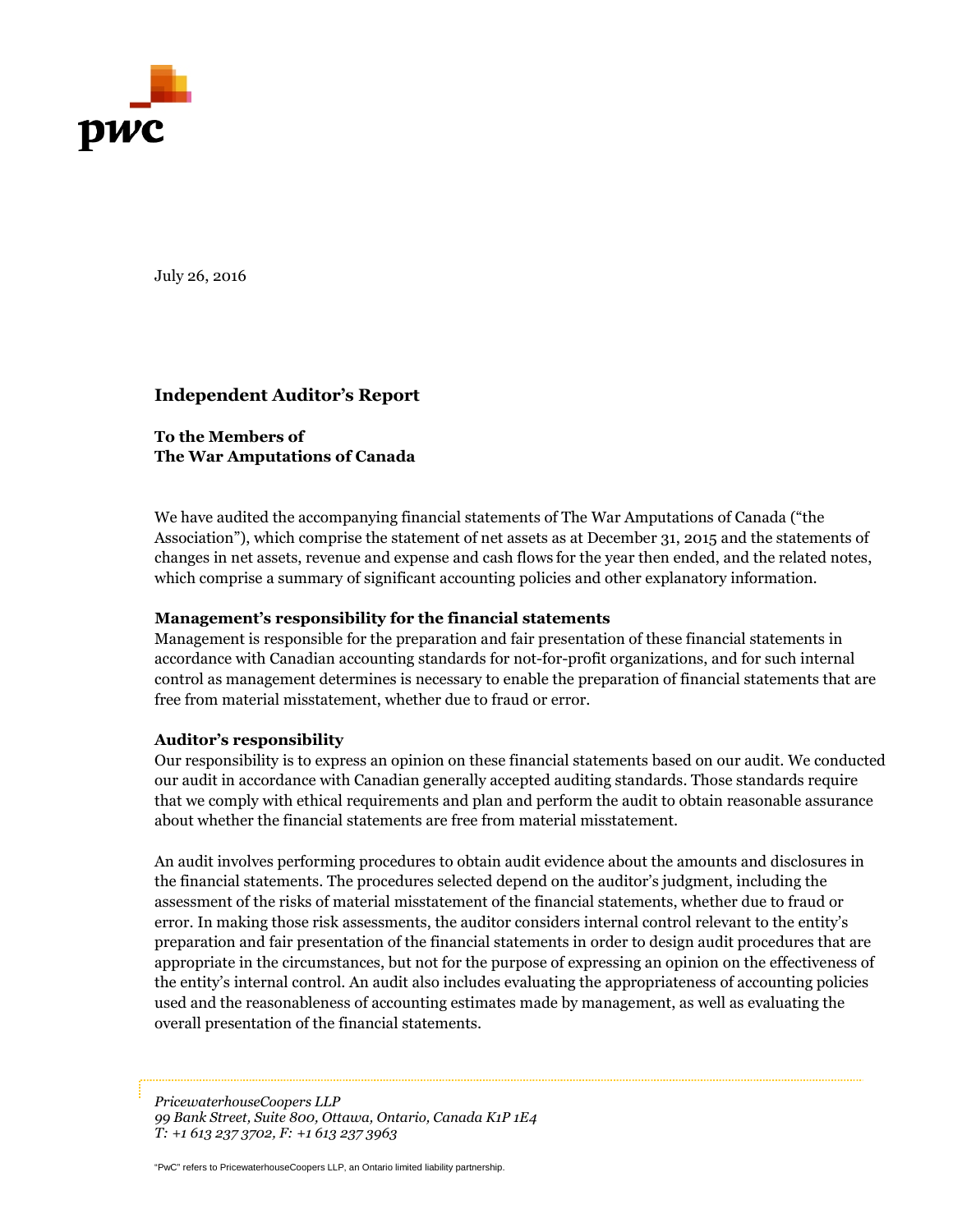

We believe that the audit evidence we have obtained is sufficient and appropriate to provide a basis for our qualified audit opinion.

### **Basis for qualified opinion**

In common with many not-for-profit organizations, the Association derives donations revenue from its Key Tag Service Division and other sources, the completeness of which is not susceptible to satisfactory audit verification. Accordingly, verification of these revenues was limited to the amounts recorded in the records of the Association. Therefore, we were not able to determine whether any adjustments might be necessary to revenue, net revenue and cash flows from operations for the years ended December 31, 2015 and 2014, current assets as at December 31, 2015 and 2014 and net assets as at the beginning and the end of the years ended December 31, 2015 and 2014. Our audit opinion on the financial statements for the year ended December 31, 2014 was modified accordingly because of the possible effects of this limitation in scope.

#### **Qualified opinion**

In our opinion, except for the possible effects of the matters described in the basis for qualified opinion paragraph, the financial statements present fairly, in all material respects, the financial position of the Association as at December 31, 2015 and the results of its operations and its cash flows for the year then ended in accordance with Canadian accounting standards for not-for-profit organizations.

Pricewaterhouse Coopers LLP

**Chartered Professional Accountants, Licensed Public Accountants**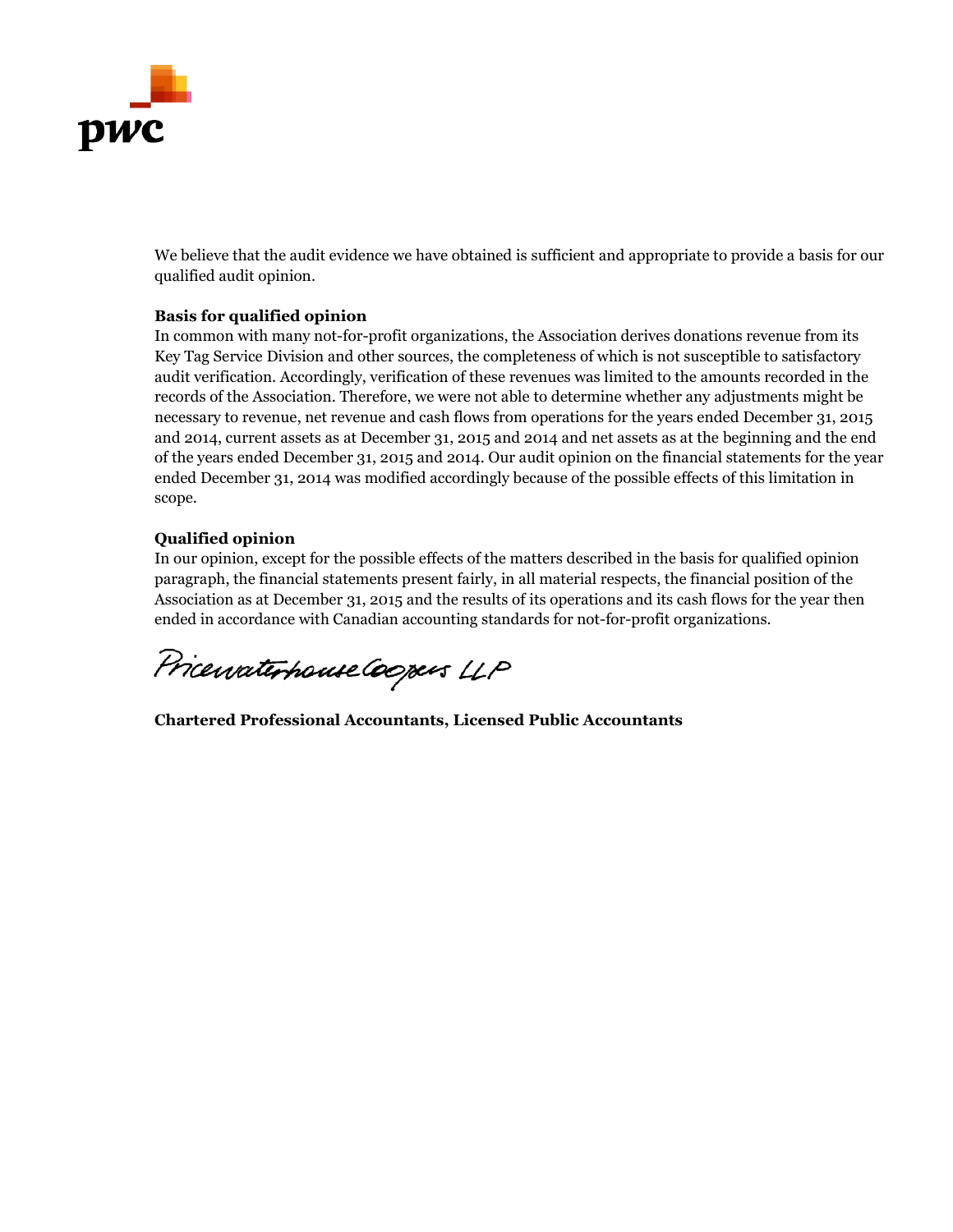Statement of Net Assets **As at December 31, 2015**

|                                                                                                                                                   | 2015                                                      | 2014<br>S                                                 |
|---------------------------------------------------------------------------------------------------------------------------------------------------|-----------------------------------------------------------|-----------------------------------------------------------|
| <b>Assets</b>                                                                                                                                     |                                                           |                                                           |
| <b>Current assets</b><br>Cash (note 3)<br>Short-term investments (note 4)<br>Accounts receivable<br>Key Tag supplies, at cost<br>Prepaid expenses | 15,957,282<br>14,745,394<br>525,265<br>357,418<br>203,250 | 18,967,077<br>11,000,622<br>556,279<br>347,681<br>182,492 |
|                                                                                                                                                   | 31,788,609                                                | 31,054,151                                                |
| <b>Capital assets (note 5)</b><br>Pension asset (note 6)<br>Assets held for pension liability (note 7)<br><b>Other assets (note 8)</b>            | 5,523,403<br>2,746,136<br>5,849,460<br>443,976            | 5,487,912<br>2,731,530<br>5,973,695<br>528,828            |
|                                                                                                                                                   | 46,351,584                                                | 45,776,116                                                |
| <b>Liabilities</b>                                                                                                                                |                                                           |                                                           |
| <b>Current liability</b><br>Accounts payable and accrued liabilities (note 9)                                                                     | 2,767,921                                                 | 2,364,832                                                 |
| <b>Pension liability (note 6)</b>                                                                                                                 | 8,041,758                                                 | 7,773,753                                                 |
|                                                                                                                                                   | 10,809,679                                                | 10,138,585                                                |
| <b>Net assets</b>                                                                                                                                 | 35,541,905                                                | 35,637,531                                                |
| Net assets are comprised of -                                                                                                                     |                                                           |                                                           |
| Unrestricted<br>Invested in capital assets<br>Internally restricted (note 10)<br>Externally restricted for endowment purposes (note 3)            | 1,740,092<br>5,523,403<br>28,140,000<br>138,410           | 1,868,209<br>5,487,912<br>28,148,000<br>133,410           |
|                                                                                                                                                   | 35,541,905                                                | 35,637,531                                                |
| <b>Commitments</b> (note 11)                                                                                                                      |                                                           |                                                           |

# **Approved by the Board of Directors**

| ---<br>nrec<br>ונ זי<br>. |  |
|---------------------------|--|
|                           |  |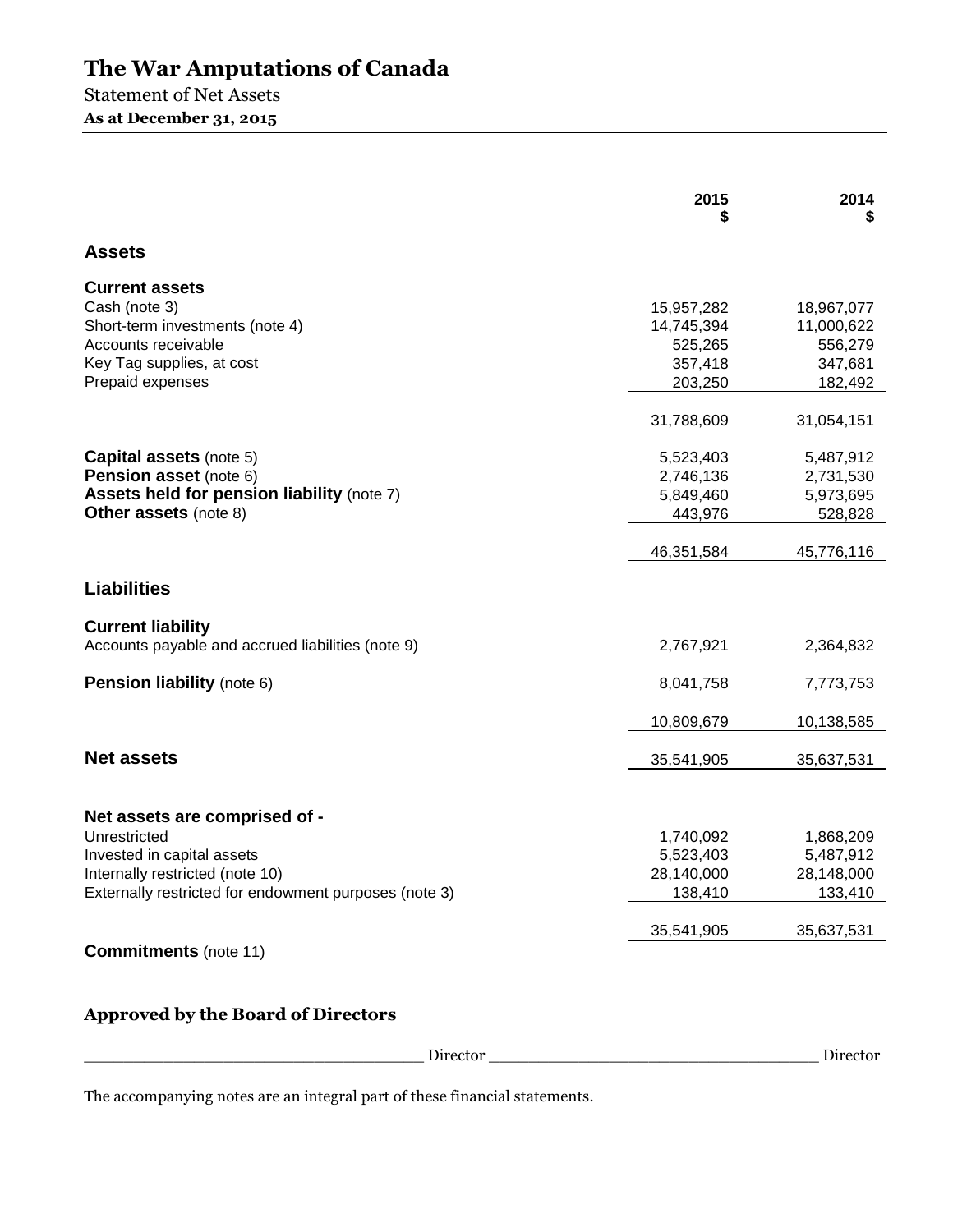Statement of Changes in Net Assets **For the year ended December 31, 2015**

|                                                                 | <b>Balance -</b><br><b>Beginning of</b><br>year<br>¢ | Net revenue<br>(expense) for<br>the year<br>э | <b>Remeasurements</b><br>and other items<br>จ | Endowment<br>contributions<br>æ | <b>Transfers</b><br>from (to) | <b>Balance - End</b><br>of year |
|-----------------------------------------------------------------|------------------------------------------------------|-----------------------------------------------|-----------------------------------------------|---------------------------------|-------------------------------|---------------------------------|
| <b>Unrestricted</b>                                             | 1.868.209                                            | 999,009                                       | (787, 154)                                    | $\sim$                          | (339, 972)                    | 1,740,092                       |
| Invested in capital assets                                      | 5,487,912                                            | (312, 481)                                    |                                               | ۰                               | 347,972                       | 5,523,403                       |
| <b>Internally restricted</b> (note 10)                          | 28,148,000                                           | $\overline{\phantom{0}}$                      | $\overline{\phantom{a}}$                      | ۰                               | (8,000)                       | 28,140,000                      |
| <b>Externally restricted for endowment purposes</b><br>(note 3) | 133,410                                              |                                               |                                               | 5,000                           |                               | 138,410                         |
|                                                                 | 35,637,531                                           | 686,528                                       | (787, 154)                                    | 5,000                           |                               | 35,541,905                      |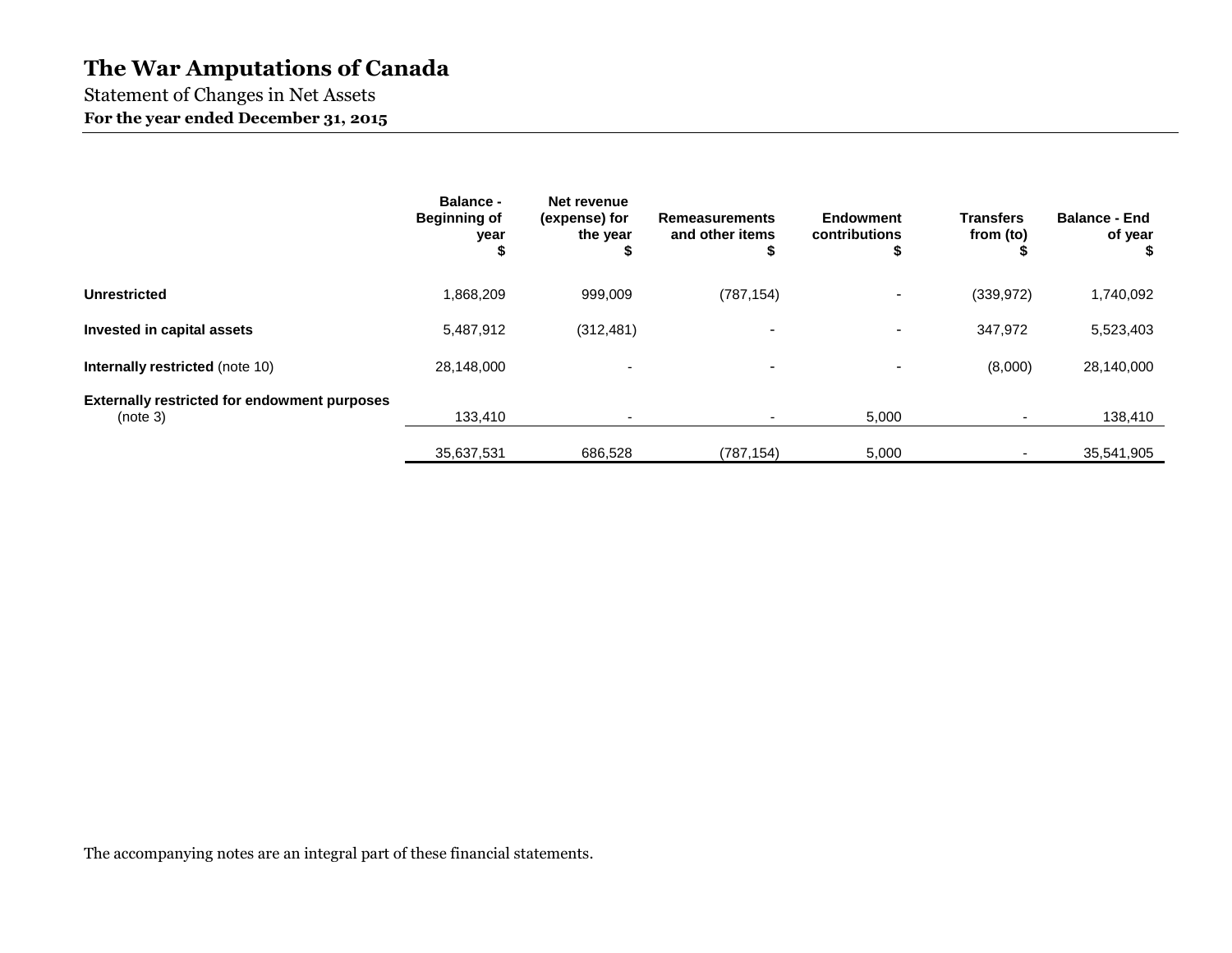Statement of Revenue and Expense

**For the year ended December 31, 2015**

|                                                                         | 2015       | 2014<br>S  |
|-------------------------------------------------------------------------|------------|------------|
| <b>Revenue</b>                                                          |            |            |
| Key Tag Service Division - Sheltered workshop for the employment of the |            |            |
| disabled (note1)                                                        | 30,134,930 | 29,717,817 |
| <b>Bequests</b>                                                         | 3,729,600  | 3,150,974  |
| Investment income                                                       | 345,510    | 808,882    |
| Donations and miscellaneous                                             | 574,338    | 165,652    |
|                                                                         |            |            |
|                                                                         | 34,784,378 | 33,843,325 |
| <b>Expense</b>                                                          |            |            |
| Adult amputee program                                                   | 2,776,085  | 2,372,431  |
| At Your Service publication                                             | 218,233    | 196,798    |
| <b>Branch operations</b>                                                | 185,427    | 192,751    |
| <b>Bursaries</b>                                                        | 65,000     | 64,000     |
| CHAMP program                                                           | 8,797,666  | 8,301,816  |
| Corporate donor program                                                 | 251,135    | 215,205    |
| Directors' meetings                                                     | 98,532     | 183,100    |
| DRIVESAFE program                                                       | 185,258    | 184,860    |
| <b>Education and meetings</b>                                           | 41,569     | 43,532     |
| Key Tag Service Division - Sheltered workshop for the employment of the |            |            |
| disabled (note 1)                                                       | 14,731,708 | 14,414,714 |
| Legal and audit                                                         | 98,636     | 119,253    |
| Miscellaneous                                                           | 50,121     | 80,122     |
| PLAYSAFE program                                                        | 2,618,968  | 2,545,969  |
| Prosthetics research and education funding                              | 507,322    | 492,542    |
| Public awareness                                                        | 83,387     | 75,242     |
| Service bureau                                                          | 2,061,488  | 2,032,022  |
| Sick visiting                                                           | 4,162      | 7,994      |
| Special programs                                                        | 72,818     | 129,648    |
| Survivors' subsistence grants                                           | 19,000     | 20,000     |
| Veterans' issues - special                                              | 341,536    | 312,900    |
| Video distribution                                                      | 23,817     | 32,698     |
| Widows' assistance program                                              | 865,982    | 978,128    |
|                                                                         | 34,097,850 | 32,995,725 |
| Net revenue for the year                                                | 686,528    | 847,600    |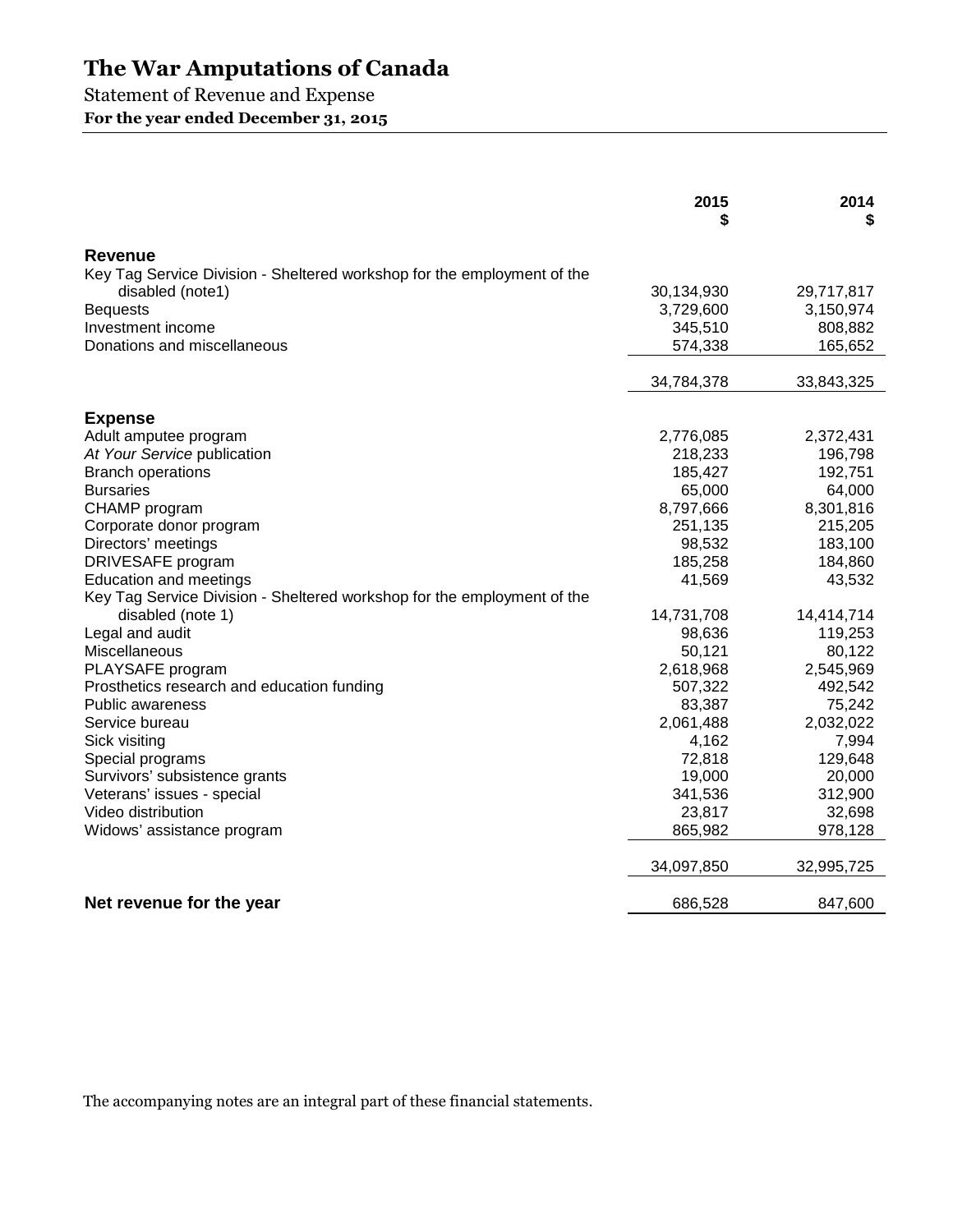Statement of Cash Flows **For the year ended December 31, 2015**

|                                                                | 2015         | 2014<br>S      |
|----------------------------------------------------------------|--------------|----------------|
| Cash provided by (used in)                                     |              |                |
| <b>Operating activities</b>                                    |              |                |
| Net revenue for the year                                       | 686,528      | 847,600        |
| Items not affecting cash -<br>Amortization of capital assets   | 306,016      | 318,755        |
| Loss on disposal of capital assets                             | 6,465        | 74,817         |
| Changes in fair value of investments                           | (283, 806)   | (329, 124)     |
| Pension expense                                                | 917,134      | 1,047,554      |
| Payments for employment benefits                               | (1,450,889)  | (1,216,513)    |
| Net change in non-cash working capital items                   | 403,608      | (441, 888)     |
|                                                                |              |                |
|                                                                | 585,056      | 301,201        |
|                                                                |              |                |
| <b>Investing activities</b><br>Proceeds on sale of investments | 32,643,331   | 38,496,010     |
| Purchase of investments                                        | (35,895,210) | (36, 282, 935) |
| Purchase of capital assets                                     | (347, 972)   | (240, 275)     |
|                                                                |              |                |
|                                                                | (3,599,851)  | 1,972,800      |
|                                                                |              |                |
| <b>Financing activity</b>                                      |              |                |
| <b>Endowment contributions</b>                                 | 5,000        | 5,000          |
| Net change in cash for the year                                | (3,009,795)  | 2,279,001      |
| Cash - Beginning of year                                       | 18,967,077   | 16,688,076     |
| Cash - End of year                                             | 15,957,282   | 18,967,077     |
|                                                                |              |                |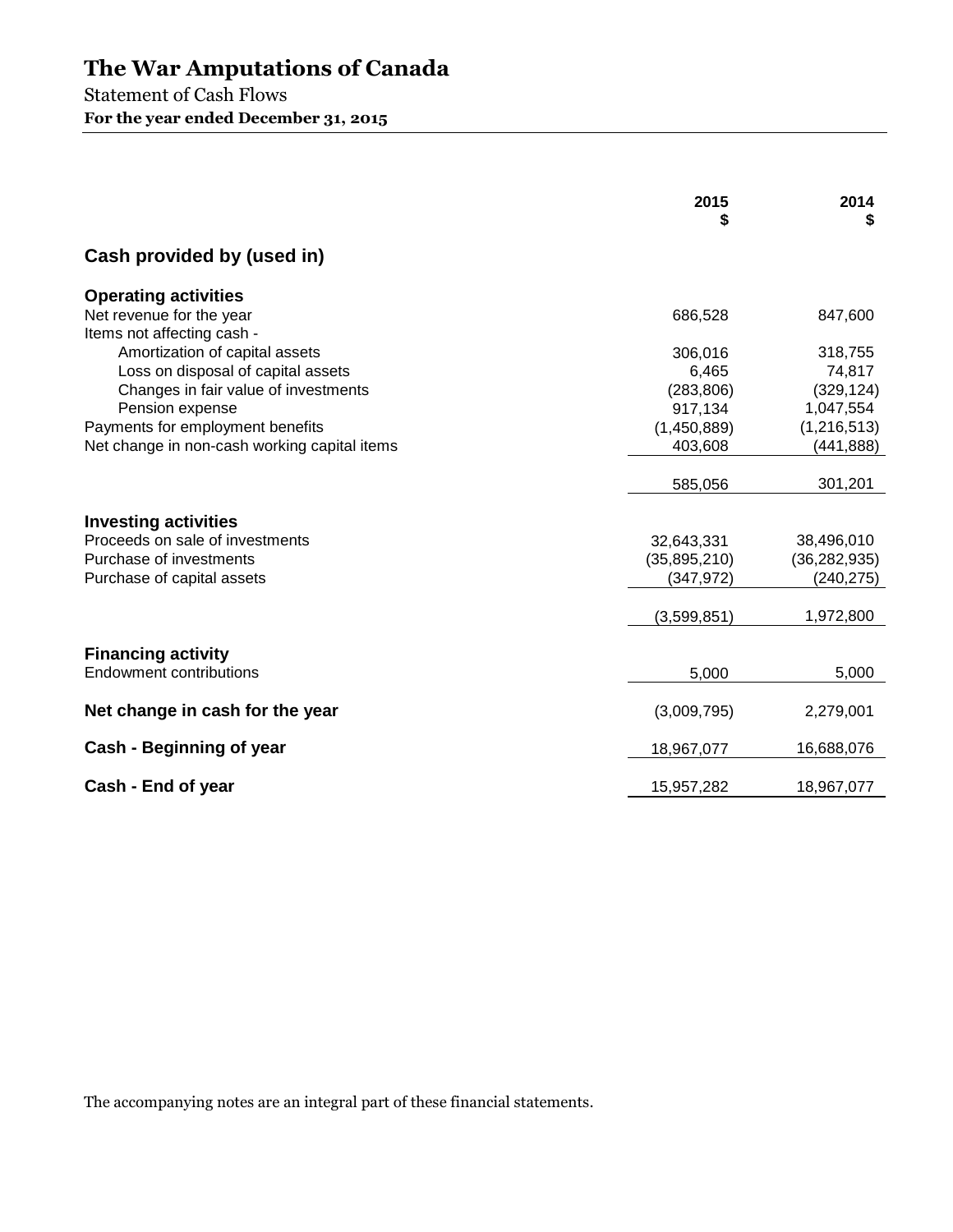### **1 Primary purpose and basis of presentation**

The primary purpose of The War Amputations of Canada ("the Association") is to provide financial and advisory services to those who have lost a limb, limbs or total eyesight in military service in the Armed Forces of Canada or her allies during time of war and to provide similar services to persons resident in Canada who have undergone amputation for causes other than war.

The Association is a registered charity, exempt from income taxes under subsection 149(1)(f) of the *Income Tax Act*, and is incorporated under the *Canada Not-for-profit Corporations Act.*

The financial statements are prepared by management in accordance with Canadian accounting standards for not-for-profit organizations and include the accounts of the National Headquarters, the 19 branches and the Key Tag Service.

#### **Key Tag Service**

In 1946, the Association created the Key Tag Service to provide employment for returning disabled veterans from the Second World War. This service was recognized as a sheltered workshop. During the intervening years, disabled Canadians have continued to find employment at the Key Tag Service. The Key Tag Service is dedicated to providing employment to disabled Canadians.

### **2 Significant accounting policies**

#### **Use of estimates**

The preparation of financial statements in conformity with Canadian accounting standards for not-for-profit organizations requires management to make estimates and assumptions that affect the reported amounts of assets and liabilities and disclosure of contingent assets and liabilities at the dates of the financial statements and the reported amounts of revenue and expense during the reporting periods. Actual results could differ from these estimates.

#### **Investments**

The Association's investments (notes 4 and 7) are measured at fair value using quoted market prices. Changes in fair value are included in the statement of revenue and expense.

#### **Capital assets**

Capital assets are recorded at cost and are then amortized over their estimated useful service lives, using the declining-balance method, at the following annual rates.

| <b>Buildings</b>                   | 5%  |
|------------------------------------|-----|
| Furniture, machinery and equipment | 25% |
| <b>Vehicles</b>                    | 25% |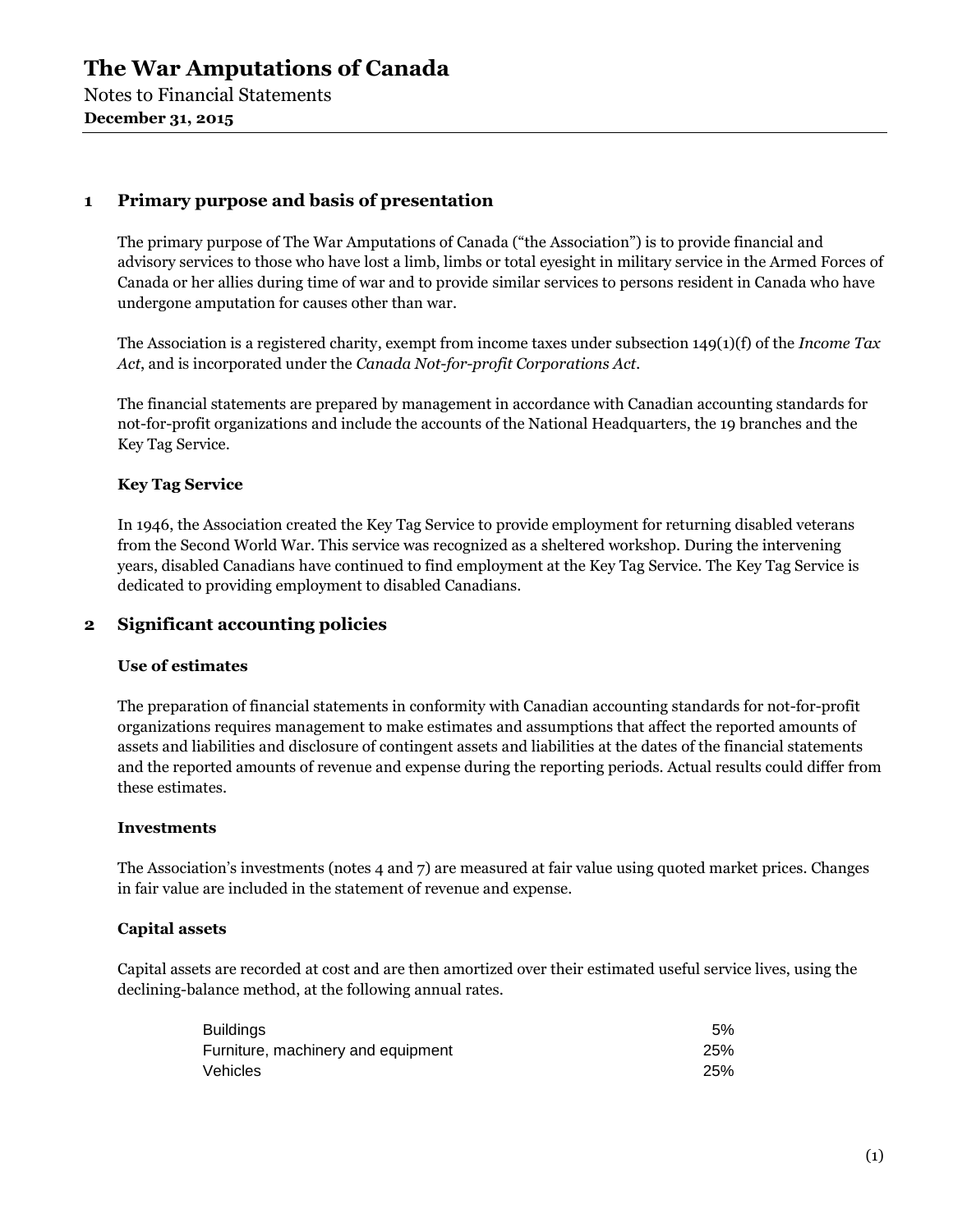Notes to Financial Statements **December 31, 2015**

### **Revenue recognition**

Unrestricted contributions are recognized as revenue when received or receivable if the amount to be received can be reasonably estimated and collection is reasonably assured.

Endowment contributions are recognized as direct increases in net assets.

## **Employee future benefits**

The Association provides retirement benefits for its Key Tag Service Division employees and their survivors under a defined benefit pension plan ("the Key Tag Service Pension Plan") based on length of service and final average earnings. The Association funds its share of the Key Tag Service Pension Plan.

Certain members of senior management are members of various unfunded defined benefit pension plans ("Executive Pension Plans") with benefits paid by the Association based on a fixed percentage of final earnings offset by pensions provided by other plans of the Association.

The related accrued benefit obligations are actuarially determined based on the most recently completed actuarial valuation prepared for funding purposes of the Key Tag Service Pension Plan. Under the immediate recognition approach, the total cost, excluding remeasurements and other items, is included in net revenue for the year. Actuarial gains and losses, past service costs and other remeasurements and other items are recognized directly in net assets.

The Association also maintains a defined contribution plan for its National Headquarters employees. Contributions based on 5% of employee earnings are expensed as paid.

## **Allocation of expenses**

Occupancy, general office and amortization expenses relating to the National Headquarters are allocated to certain programs in order to reflect support provided to these areas. These expenses are allocated based on estimates of usage.

A portion of other salaries and benefits expenses are allocated to certain programs in order to reflect support provided to these areas. These expenses are allocated based on estimates of time spent by the relevant personnel on these programs.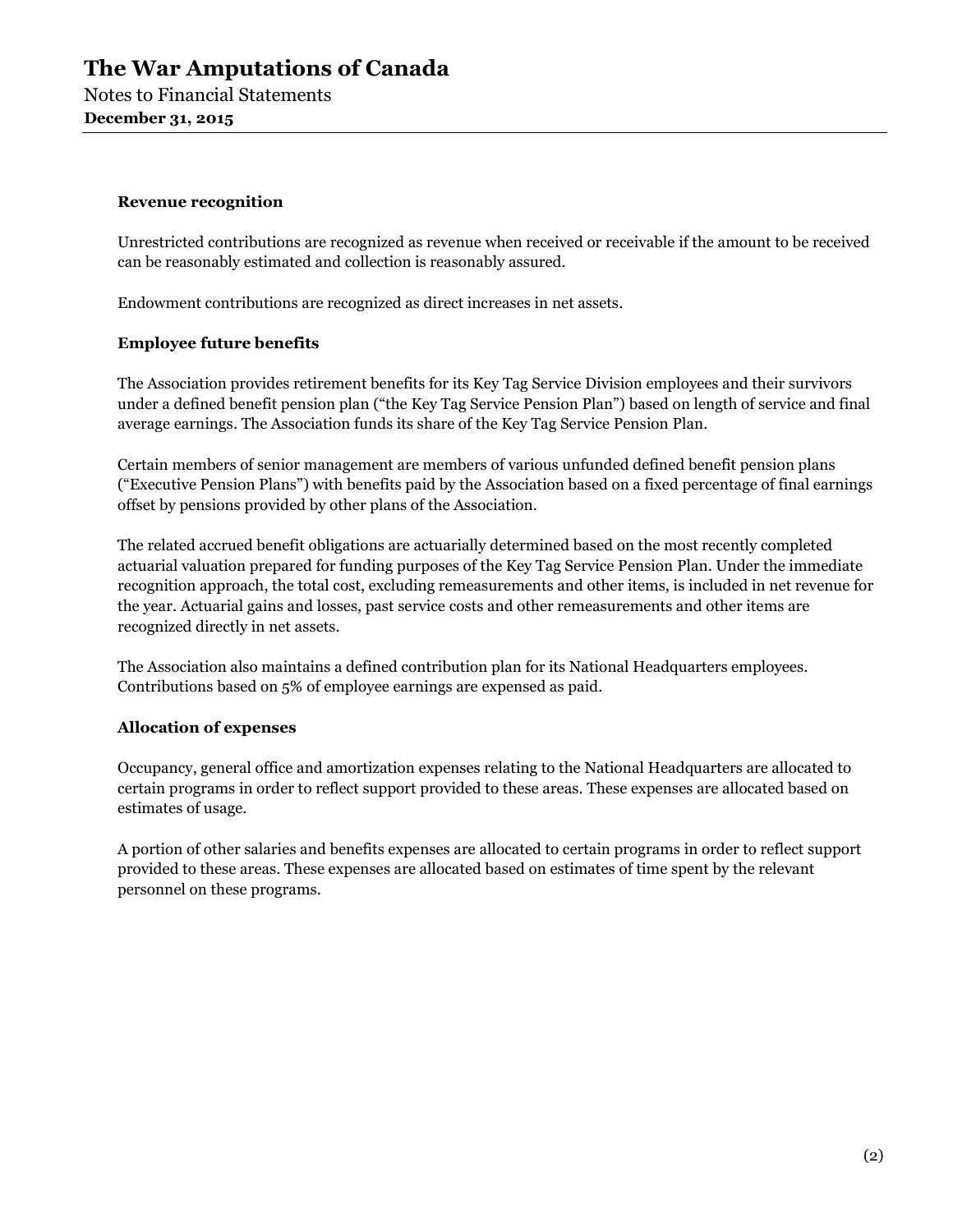Notes to Financial Statements **December 31, 2015**

### **3 Cash**

The Association receives a significant portion of its funding immediately prior to the year-end. These funds are used to finance the operations of its charitable activities in the ensuing year.

Net assets restricted for endowment purposes include gifts to the Association stipulating that the resources be maintained permanently and that only interest earned may be used in designated programs. Endowments are invested in cash. Principal amounts received to date are as follows.

|                              | 2015<br>\$ | 2014<br>\$ |
|------------------------------|------------|------------|
| Ed McAndrew                  | 25,000     | 25,000     |
| Griffith and Christina Lloyd | 30,000     | 25,000     |
| <b>Kerr Estate</b>           | 53,000     | 53,000     |
| Lewis Manne                  | 20,000     | 20,000     |
| Michael Lifshitz             | 410        | 410        |
| <b>Robert Elliot</b>         | 10,000     | 10,000     |
|                              | 138.410    | 133.410    |

## **4 Short-term investments**

|                                     | 2015<br>\$ | 2014<br>Φ  |
|-------------------------------------|------------|------------|
| Cash                                | 344,050    | 2,053      |
| Guaranteed investment certificates  | 5,000,000  | 2,000,000  |
| Government of Canada treasury bills |            | 5,991,481  |
| Government bonds                    | 9,290,764  | 2,954,650  |
| Accrued interest                    | 98,758     | 52,438     |
| Other                               | 11,822     |            |
|                                     | 14,745,394 | 11,000,622 |

Guaranteed investment certificates bear interest at fixed rates ranging from 1.9% to 2.2% and mature between 2016 and 2017 (2014 - bear interest at 2.2% and mature in 2015).

Government bonds bear interest at rates ranging from 1.25% to 1.95% and mature between 2020 and 2025 (2014 - bear interest at 2.40% and mature in 2023).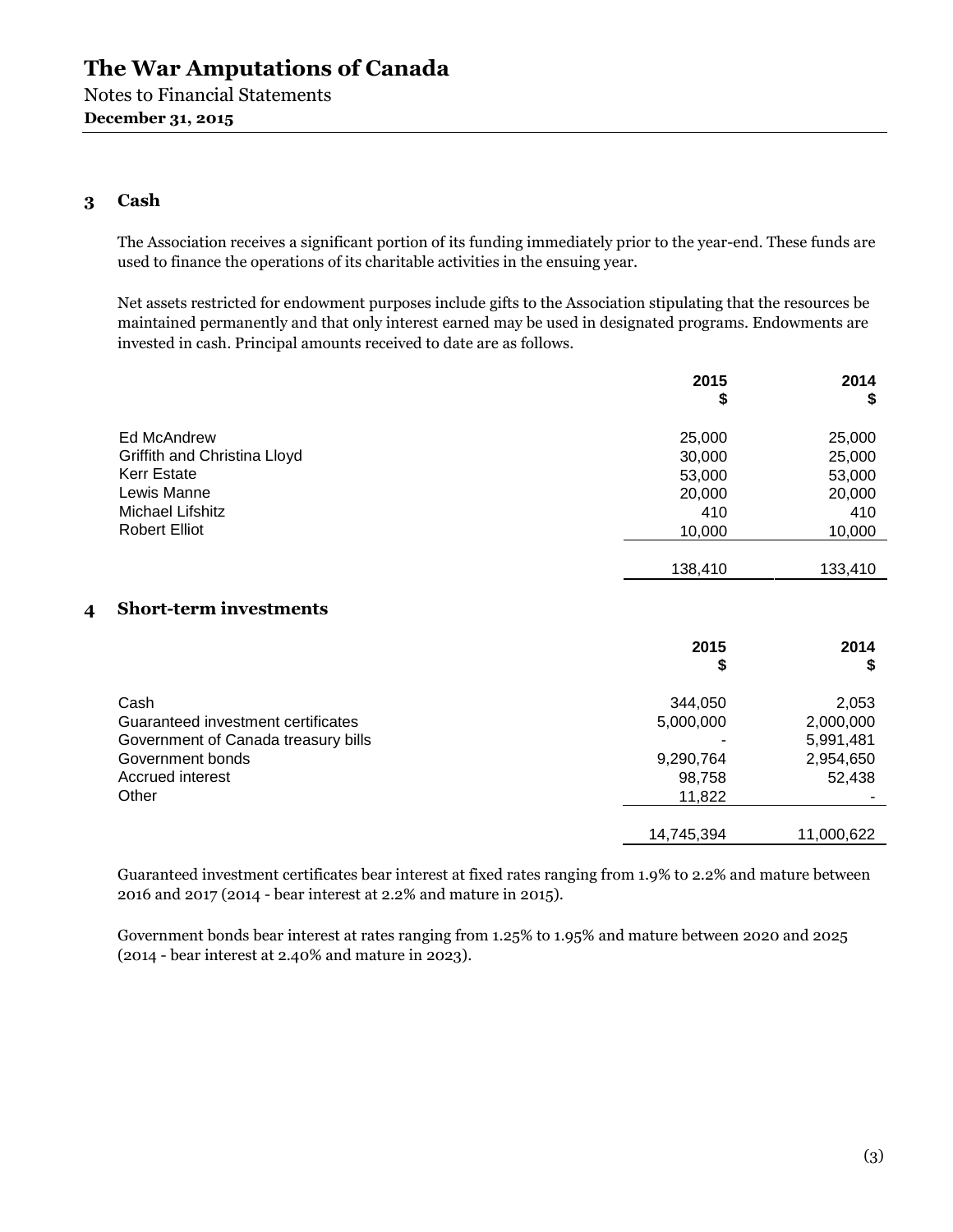Notes to Financial Statements **December 31, 2015**

# **5 Capital assets**

|                                    |            |                                          | 2015             |
|------------------------------------|------------|------------------------------------------|------------------|
|                                    | Cost<br>\$ | <b>Accumulated</b><br>amortization<br>\$ | <b>Net</b><br>\$ |
| Land                               | 1,725,546  |                                          | 1,725,546        |
| <b>Buildings</b>                   | 8,672,554  | 5,264,634                                | 3,407,920        |
| Furniture, machinery and equipment | 4,256,985  | 3,882,424                                | 374,561          |
| Vehicles                           | 36,446     | 21,070                                   | 15,376           |
|                                    | 14,691,531 | 9,168,128                                | 5,523,403        |
|                                    |            |                                          | 2014             |
|                                    | Cost<br>\$ | <b>Accumulated</b><br>amortization<br>\$ | <b>Net</b><br>\$ |
|                                    |            |                                          |                  |
| Land                               | 1,725,546  |                                          | 1,725,546        |
| <b>Buildings</b>                   | 8,368,173  | 5,089,112                                | 3,279,061        |
| Furniture, machinery and equipment | 4,270,169  | 3,807,365                                | 462,804          |
| Vehicles                           | 36,445     | 15,944                                   | 20,501           |
|                                    | 14,400,333 | 8,912,421                                | 5,487,912        |

# **6 Employee future benefits**

Extrapolations of actuarial valuations prepared as at January 1, 2014 indicated the following information as at the measurement dates of December 31 each year.

|                                                         |                                                      | 2015                                                    |                                                      | 2014                                             |
|---------------------------------------------------------|------------------------------------------------------|---------------------------------------------------------|------------------------------------------------------|--------------------------------------------------|
|                                                         | <b>Executive</b><br><b>Pension Plans</b><br>(note 7) | <b>Key Tag</b><br><b>Service</b><br><b>Pension Plan</b> | <b>Executive</b><br><b>Pension Plans</b><br>(note 7) | Key Tag<br><b>Service</b><br><b>Pension Plan</b> |
| Fair value of plan assets<br>Accrued benefit obligation | (8,041,758)                                          | 24,646,074<br>(21, 899, 938)                            | (7, 773, 753)                                        | 23,562,991<br>(20, 831, 461)                     |
| Pension asset (liability)                               | (8,041,758)                                          | 2,746,136                                               | (7, 773, 753)                                        | 2,731,530                                        |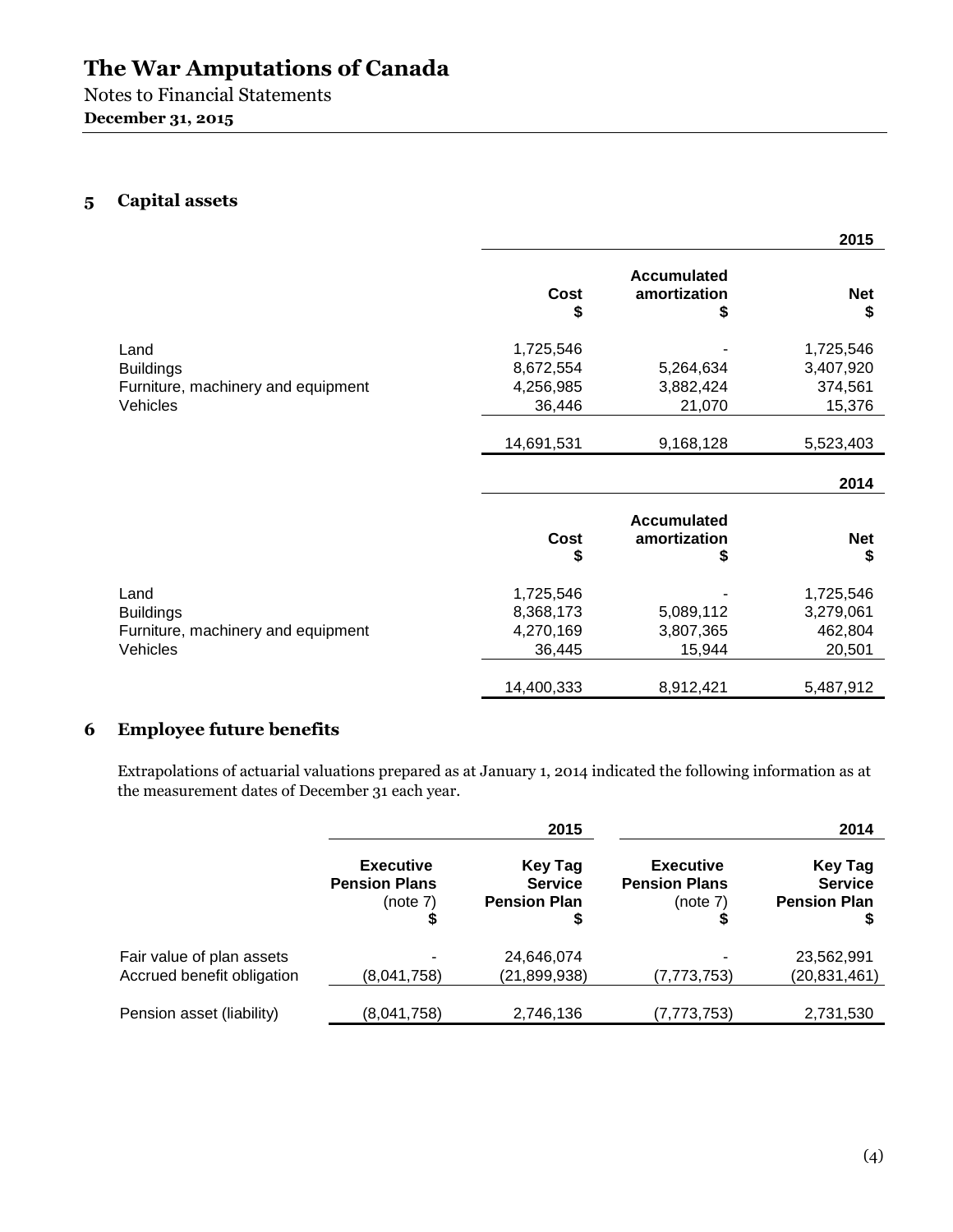### **7 Assets held for pension liability**

The following assets are held with the intention to pay pension benefits under the Executive Pension Plans (note 6).

|                                                                                           | 2015      | 2014<br>S |
|-------------------------------------------------------------------------------------------|-----------|-----------|
| Manulife Balanced Fund<br>Guaranteed investment accounts bearing interest at fixed rates, | 3,094,086 | 3,136,531 |
| maturing within five years                                                                | 2,755,374 | 2,837,164 |
|                                                                                           | 5,849,460 | 5,973,695 |

### **8 Other assets**

Other assets represent the present value of donations receivable by the Association as beneficiary of irrevocable gifted charitable remainder life insurance and trust policies.

#### **9 Government remittances**

Government remittances of \$nil (2014 - \$nil) are included in accounts payable and accrued liabilities.

#### **10 Internally restricted net assets**

The National Board of Directors has approved internally restricted net assets for:

- (a) long-term commitments made with respect to children enrolled in the Child Amputee (CHAMP) program;
- (b) survivors' subsistence grants of \$2,000 per member on the death of an active member and \$1,000 on the death of the spouse. Payment of these grants is at the discretion of the respective branch executives on the basis of need.

|                                                | 2015                  | 2014                  |
|------------------------------------------------|-----------------------|-----------------------|
| CHAMP program<br>Survivors' subsistence grants | 28,000,000<br>140,000 | 28,000,000<br>148,000 |
|                                                | 28,140,000            | 28,148,000            |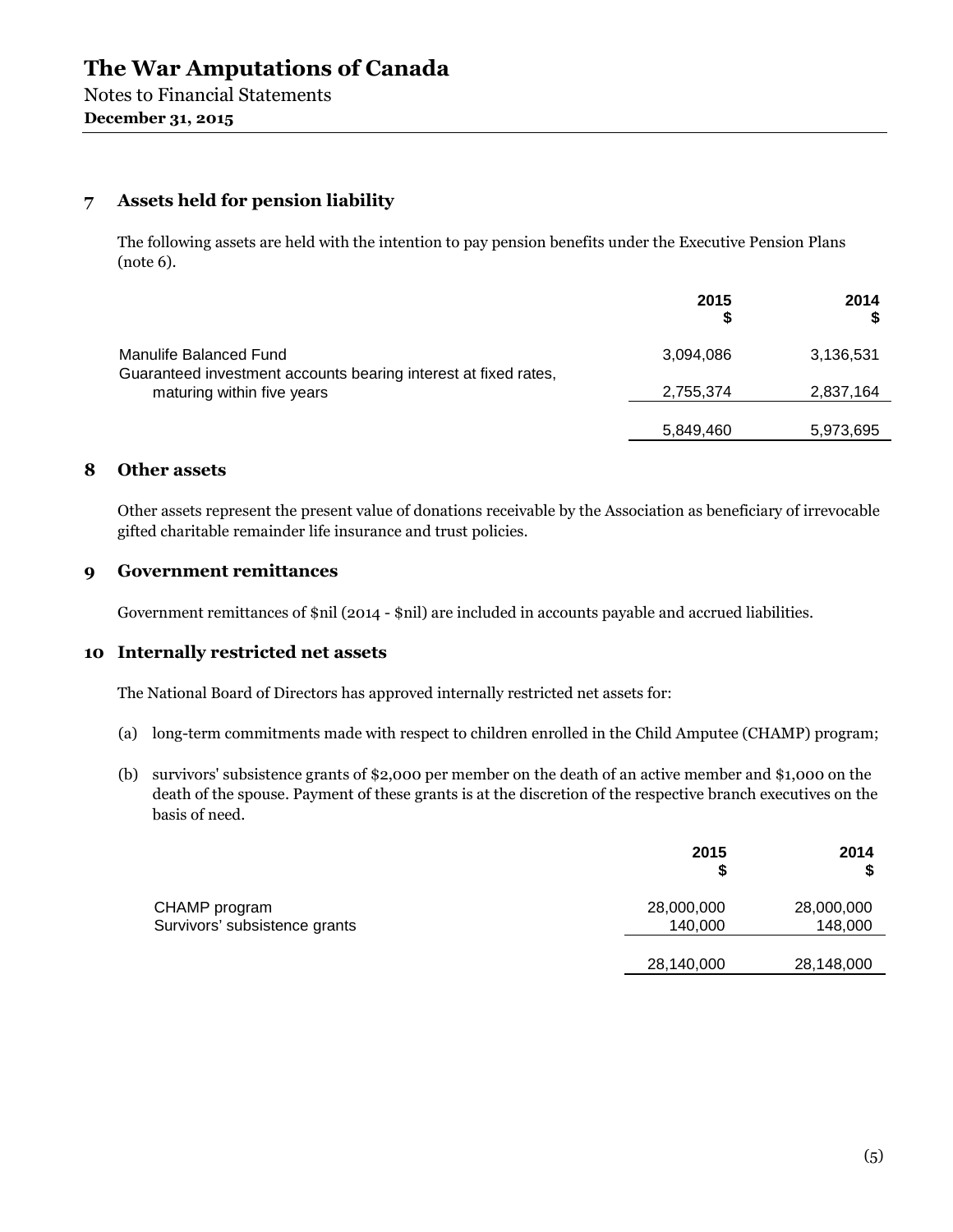### **11 Commitments**

Minimum annual lease payments relate to office space and equipment leases as follows.

| Year ending December 31, 2016 | 144.766 |
|-------------------------------|---------|
| 2017                          | 194.052 |
| 2018                          | 176,428 |
| 2019                          | 144.896 |
| 2020                          | 142,432 |
| Thereafter                    | 499,386 |

## **12 Additional information to comply with the disclosure requirements of the** *Charitable Fundraising Act* **(Alberta)**

Key Tag Service Division expenses include \$103,336 (2014 - \$102,838) for employees whose principal duties involve fundraising.

**\$**